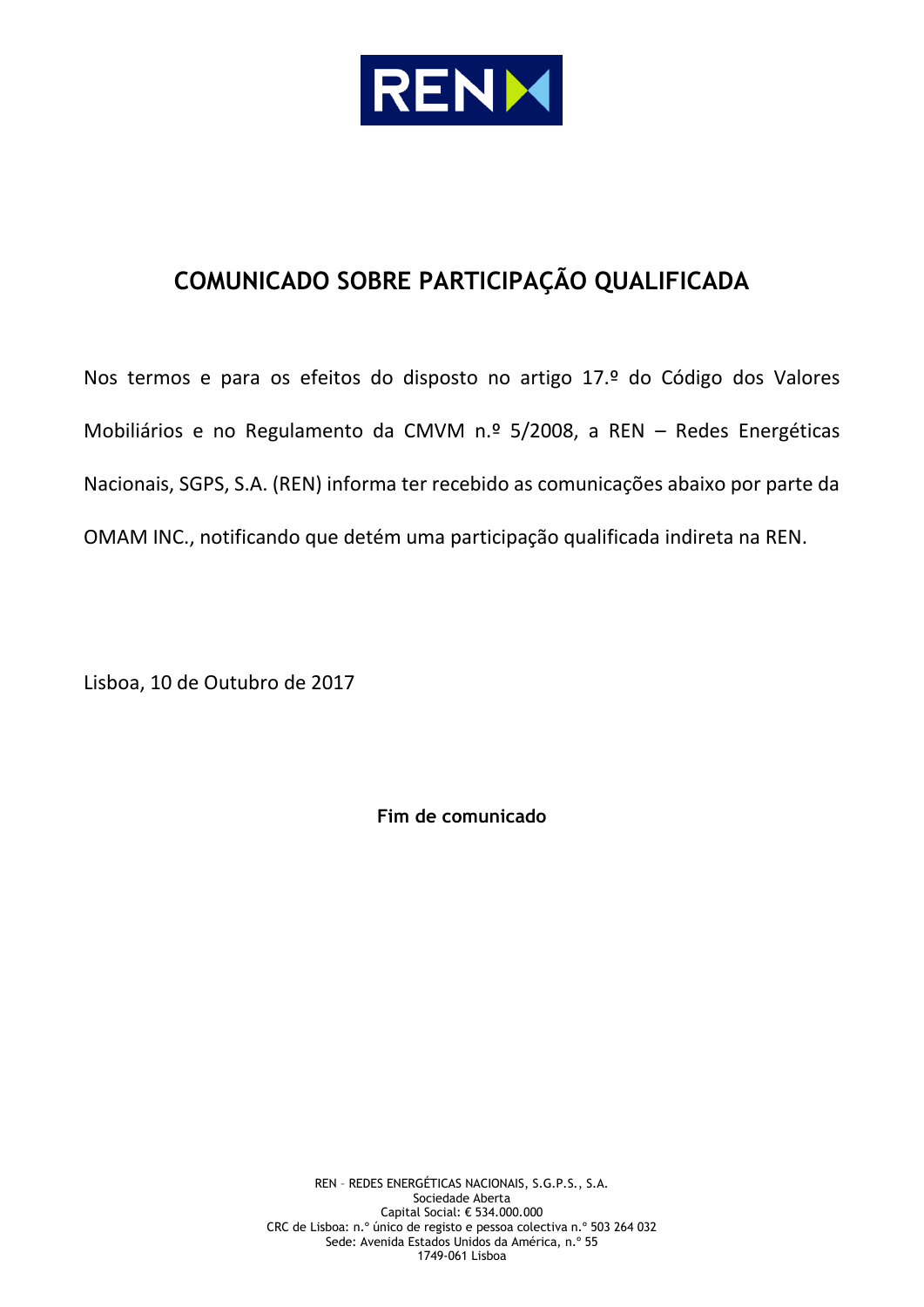

6 October, 2017

VIA E-MAIL: CMVM@CMVM.PT

CMVM - Portuguese Securities Market Comm. Rua Laura Alves, No. 4, Apartado 14258 1064-033 Lisboa - Portugal

VIA E-MAIL: IR@REN.PT

Redes Energéticas Nacionais, SGPS, S.A. Direção Relações com Investidores Avenida Estados Unidos da América, 55 1749-061 LISBOA - Portugal

Re: Holdings/Outstanding Share Capital of REN

Dear Sir or Madam:

We hereby advise you that on 2 October, 2017 we exceeded holding 2 percent of the outstanding share capital of Redes Energéticas Nacionais, SGPS, S.A. (REN). OMAM Inc. is the principal U.S. operating parent holding company of the asset management subsidiaries of OM Asset Management plc. REN's shares are held with dispositive powers by one of OMAM's U.S. Securities and Exchange Commission registered investment advisers.

As of 2 October, our subsidiary investment adviser company held 11,746,918 REN shares with dispositive power, representing 2.19% of the outstanding share capital of REN as reported to us. The company can exercise voting rights with respect to only 7,961,577 of those shares.

Please contact the undersigned if you have any questions or need additional information. We will submit appropriate disclosures if we cross additional thresholds requiring disclosure.

Respectively submitted,

OMAM INC.

**Mark Pietkiewicz** AVP, Compliance Officer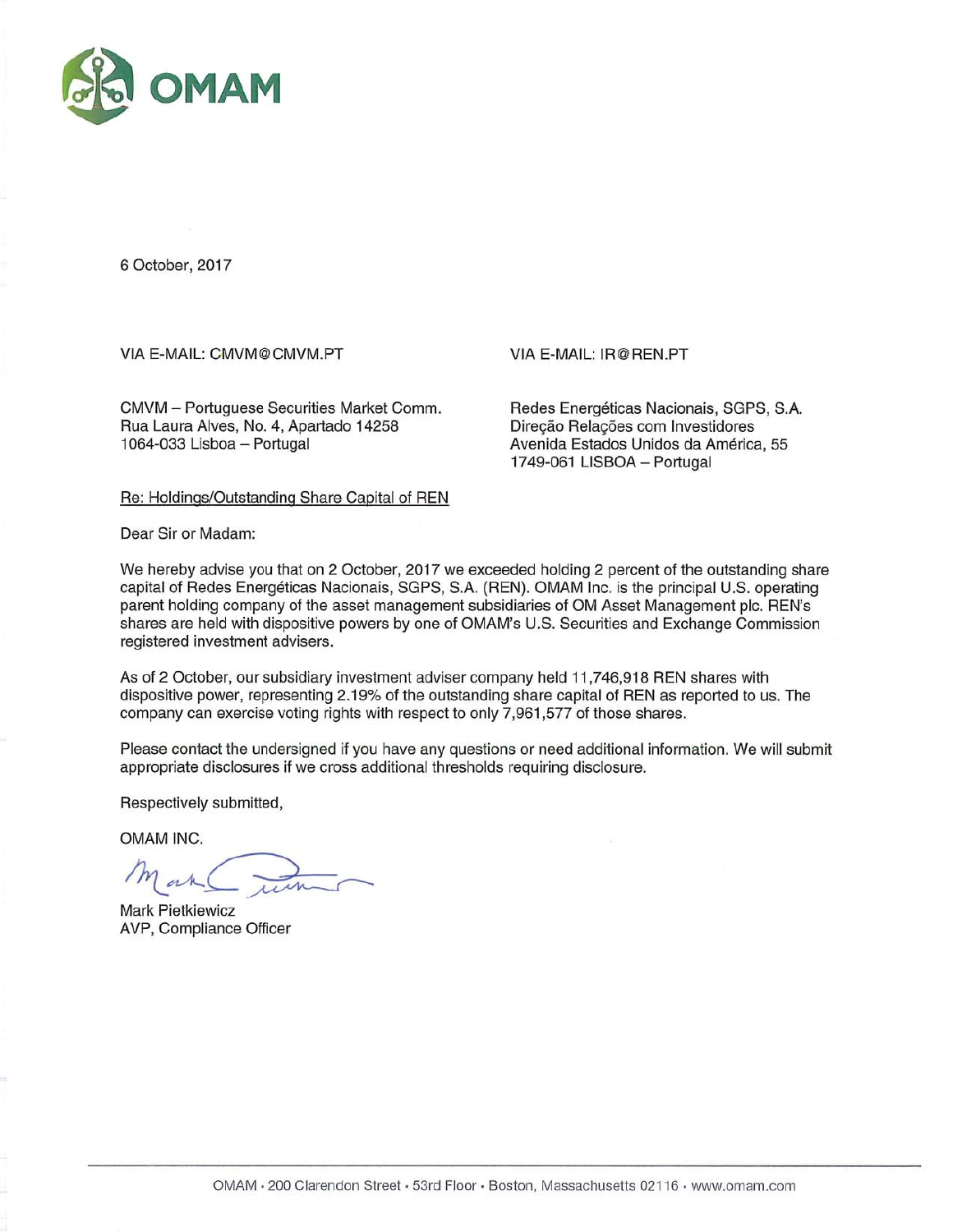

Date:22 October 2015 ESMA/2015/1597

# **Standard form for notification of major holdings**

#### **NOTIFICATION OF MAJOR HOLDINGS** (to be sent to the relevant issuer and to the competent authority)<sup>i</sup>

#### **1. Identity of the issuer or the underlying issuer of existing shares to which voting rights are attached**ii**:**

Redes Energéticas Nacionais, SGPS, S.A.

**2. Reason for the notification** (please tick the appropriate box or boxes):

[ ] An acquisition or disposal of voting rights

- [] An acquisition or disposal of financial instruments
- [ ] An event changing the breakdown of voting rights

 $[X]$  Other (please specify) $\equiv$ :

Portugal Listed Long Aggregate Notification Share Capital

#### **3. Details of person subject to the notification obligation**iv **:**

Name: OMAM Inc.  $\vert$  City and country of registered office (if applicable):

**4. Full name of shareholder(s)** (if different from 3.)<sup>\*</sup>:

## **5. Date on which the threshold was crossed or reached**vi**:**

October 2, 2017

#### **6. Total positions of person(s) subject to the notification obligation:**

|                                                                                    | % of voting rights at-<br>tached to shares (to-<br>tal of $7.A$ ) | % of voting rights<br>through financial instru-<br>ments<br>(total of $7.B.1 + 7.B.2$ ) | Total of both in %<br>$(7.A + 7.B)$ | Total number of<br>voting rights of is-<br>suer <sup>vii</sup> |
|------------------------------------------------------------------------------------|-------------------------------------------------------------------|-----------------------------------------------------------------------------------------|-------------------------------------|----------------------------------------------------------------|
| Resulting situation<br>on the date on which<br>threshold was<br>crossed or reached | 1.49%                                                             |                                                                                         | 1.49%                               | 7961577                                                        |
| Position of previous<br>notification (if appli-<br>cable)                          |                                                                   |                                                                                         |                                     |                                                                |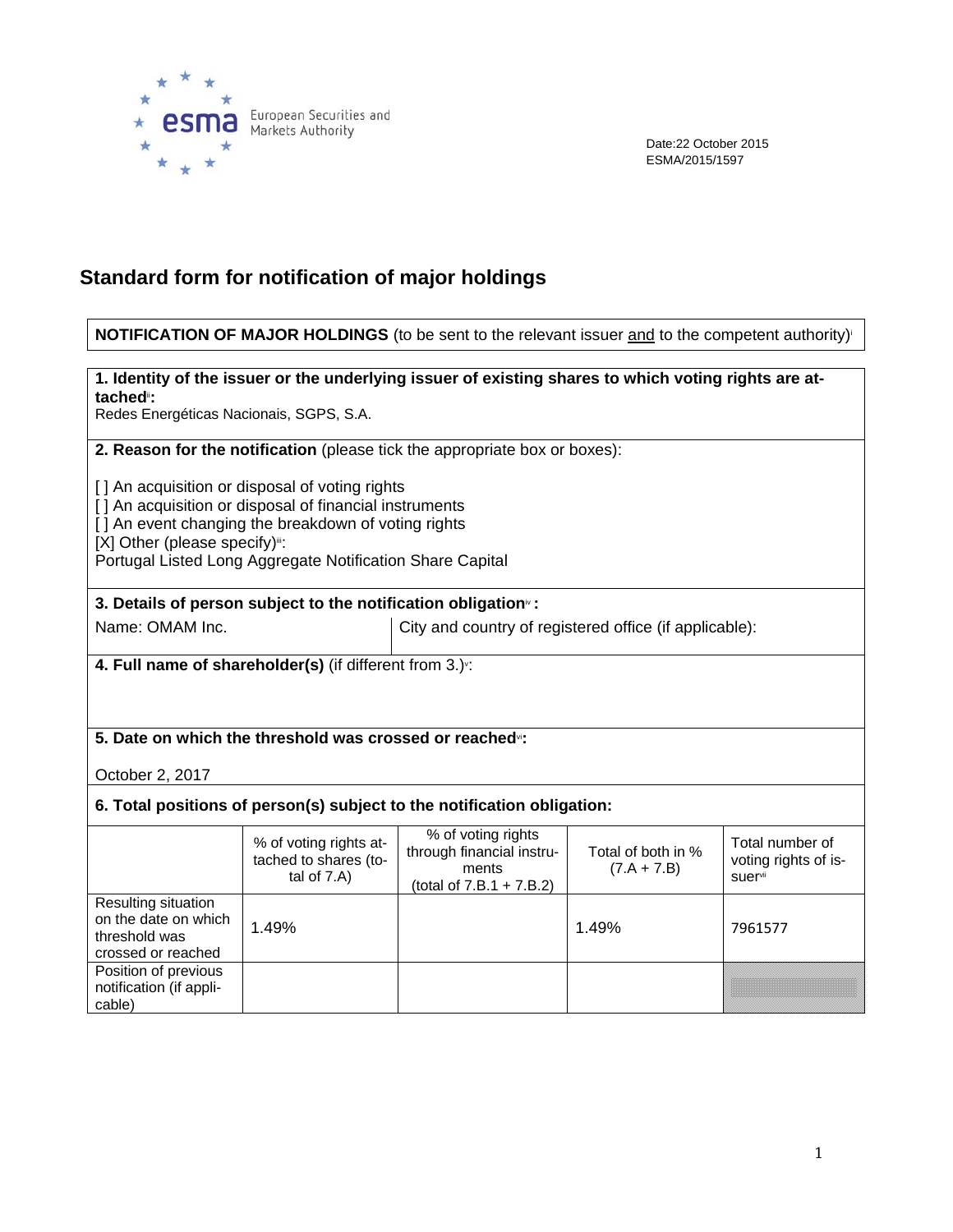

## **7. Notified details of the resulting situation on the date on which the threshold was crossed or reached**viii**:**

## **A: Voting rights attached to shares**

| Class/type of<br>shares<br>ISIN code (if possi-<br>ble) | Number of voting rightsix                            |                                                         | % of voting rights                                   |                                                         |
|---------------------------------------------------------|------------------------------------------------------|---------------------------------------------------------|------------------------------------------------------|---------------------------------------------------------|
|                                                         | <b>Direct</b><br>(Art 9 of Directive<br>2004/109/EC) | <b>Indirect</b><br>(Art 10 of Directive<br>2004/109/EC) | <b>Direct</b><br>(Art 9 of Directive<br>2004/109/EC) | <b>Indirect</b><br>(Art 10 of Directive<br>2004/109/EC) |
| PTRELOAM0008                                            |                                                      | 7961577                                                 |                                                      | 1.49%                                                   |
|                                                         |                                                      |                                                         |                                                      |                                                         |
|                                                         |                                                      |                                                         |                                                      |                                                         |
| <b>SUBTOTAL A</b>                                       | 7961577                                              |                                                         | 1.49%                                                |                                                         |

| B 1: Financial Instruments according to Art. 13(1)(a) of Directive 2004/109/EC |                                      |                                         |                                                                                                          |                    |
|--------------------------------------------------------------------------------|--------------------------------------|-----------------------------------------|----------------------------------------------------------------------------------------------------------|--------------------|
| Type of financial in-<br>strument                                              | <b>Expiration</b><br>$date^{\times}$ | Exercise/<br><b>Conversion Periodxi</b> | <b>Number of voting rights</b><br>that may be acquired if<br>the instrument is exer-<br>cised/converted. | % of voting rights |
|                                                                                |                                      |                                         |                                                                                                          |                    |
|                                                                                |                                      |                                         |                                                                                                          |                    |
|                                                                                |                                      |                                         |                                                                                                          |                    |
|                                                                                |                                      | <b>SUBTOTAL B.1</b>                     |                                                                                                          |                    |

| B 2: Financial Instruments with similar economic effect according to Art. 13(1)(b) of Directive<br>2004/109/EC |                                        |                                               |                                                  |                            |                    |
|----------------------------------------------------------------------------------------------------------------|----------------------------------------|-----------------------------------------------|--------------------------------------------------|----------------------------|--------------------|
| <b>Type of financial</b><br>instrument                                                                         | <b>Expiration</b><br>date <sup>x</sup> | Exercise/<br><b>Conversion Pe-</b><br>riod *i | <b>Physical or cash</b><br><b>settlement</b> xii | Number of<br>voting rights | % of voting rights |
|                                                                                                                |                                        |                                               |                                                  |                            |                    |
|                                                                                                                |                                        |                                               |                                                  |                            |                    |
|                                                                                                                |                                        |                                               |                                                  |                            |                    |
|                                                                                                                |                                        |                                               | <b>SUBTOTAL B.2</b>                              |                            |                    |